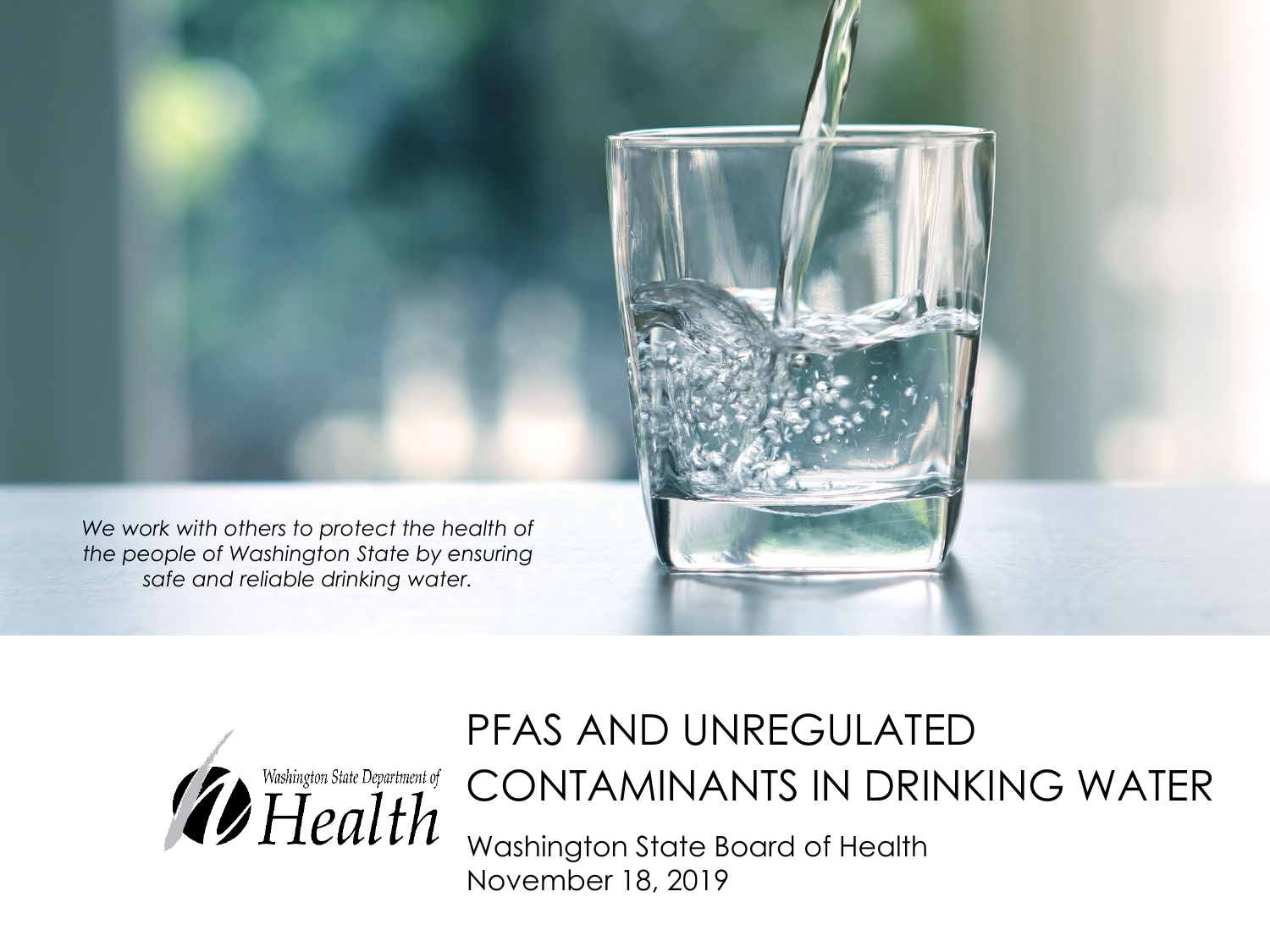# **Presenters**

#### **Lauren Jenks Mike Means**

*Assistant Secretary Director*

Division of Environmental Public **Health** 

Office of Drinking **Water** 

#### **Barbara Morrissey**

*Toxicologist* Office of Environmental Public Health Sciences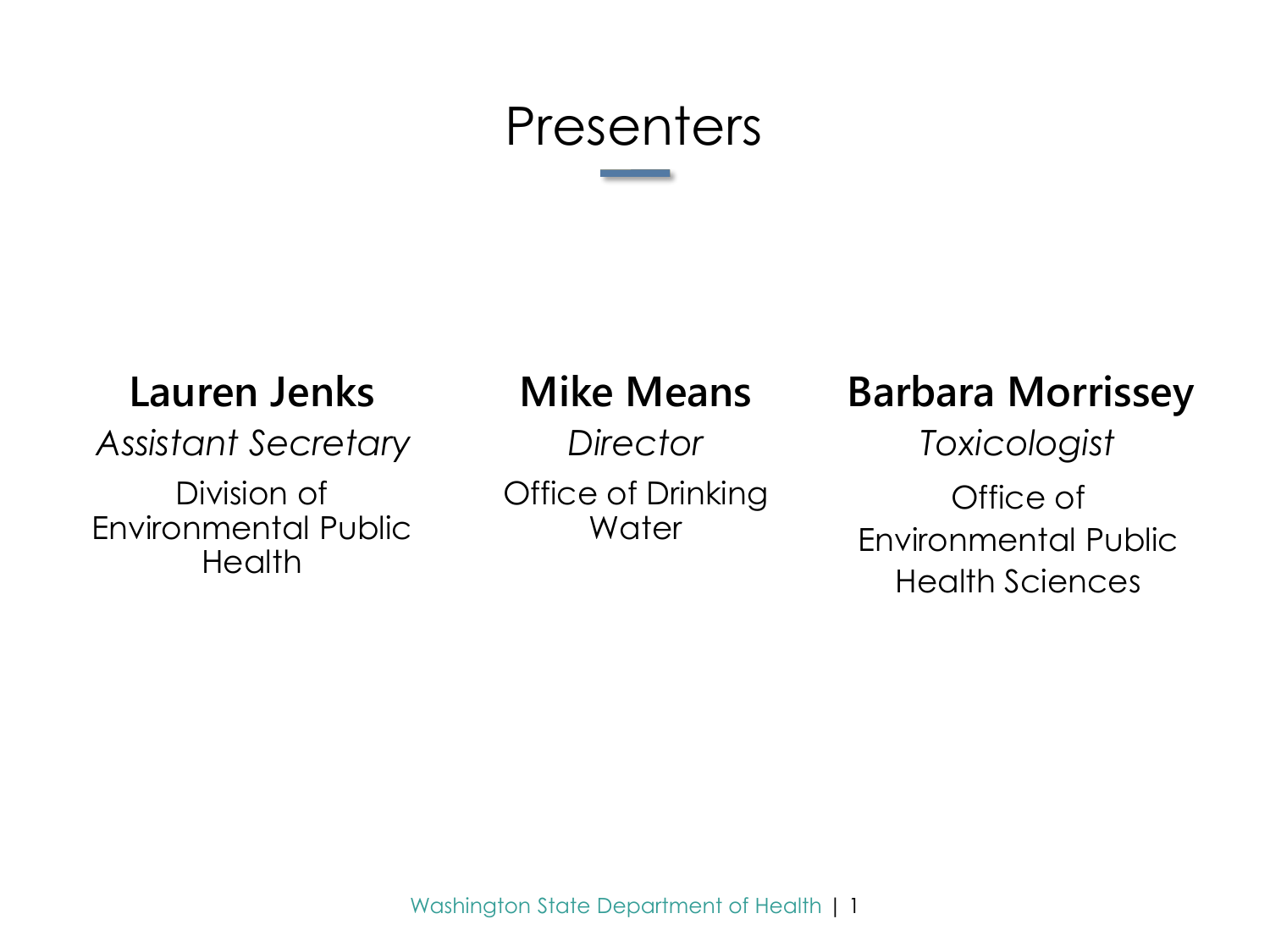# **Overview**

- Updates on federal and state activities
- DOH science review of Poly & Perfluoroalkyl Substances (PFAS) and recommended State Action Levels (SALs)
- **•** Proposed regulatory framework for setting future SALs
- SAL requirements monitoring, follow-up actions, reporting and public notice
- **O** Next steps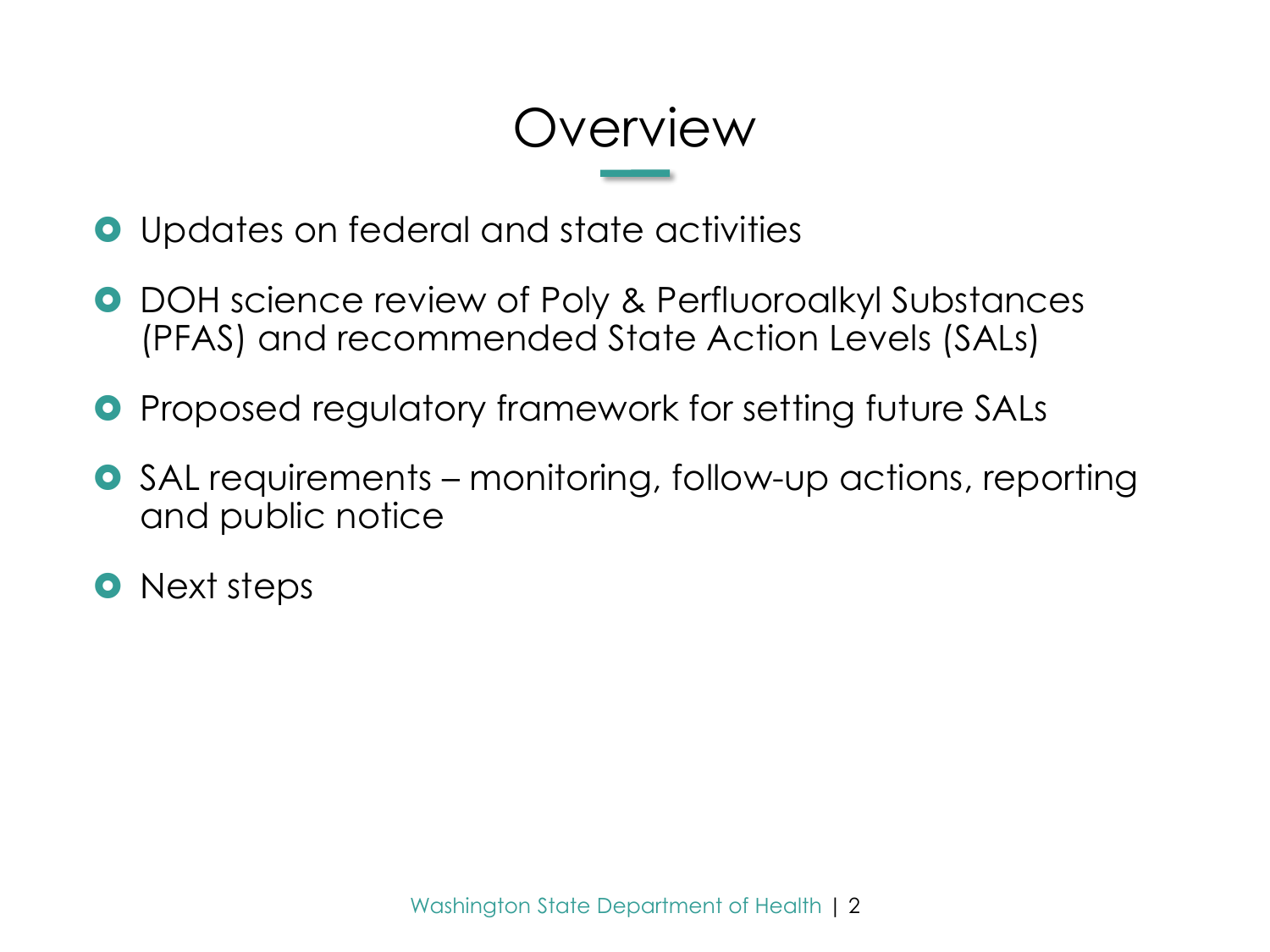# Federal Partners

- Environmental Protection Agency (EPA) establishes an Action Plan for PFAS - Feb 2019
- Decision on whether or not to set a maximum contaminant level (MCL) for PFOA/PFOS expected December 2019
- Department of Defense (DoD) site investigations, mitigation of drinking water on/near military sites in Washington
- **•** Federal Aviation Administration and DoD researching fluorinefree firefighting foams
- Agency for Toxic Substances and Disease Registry (ATSDR) launching new PFAS exposure and health studies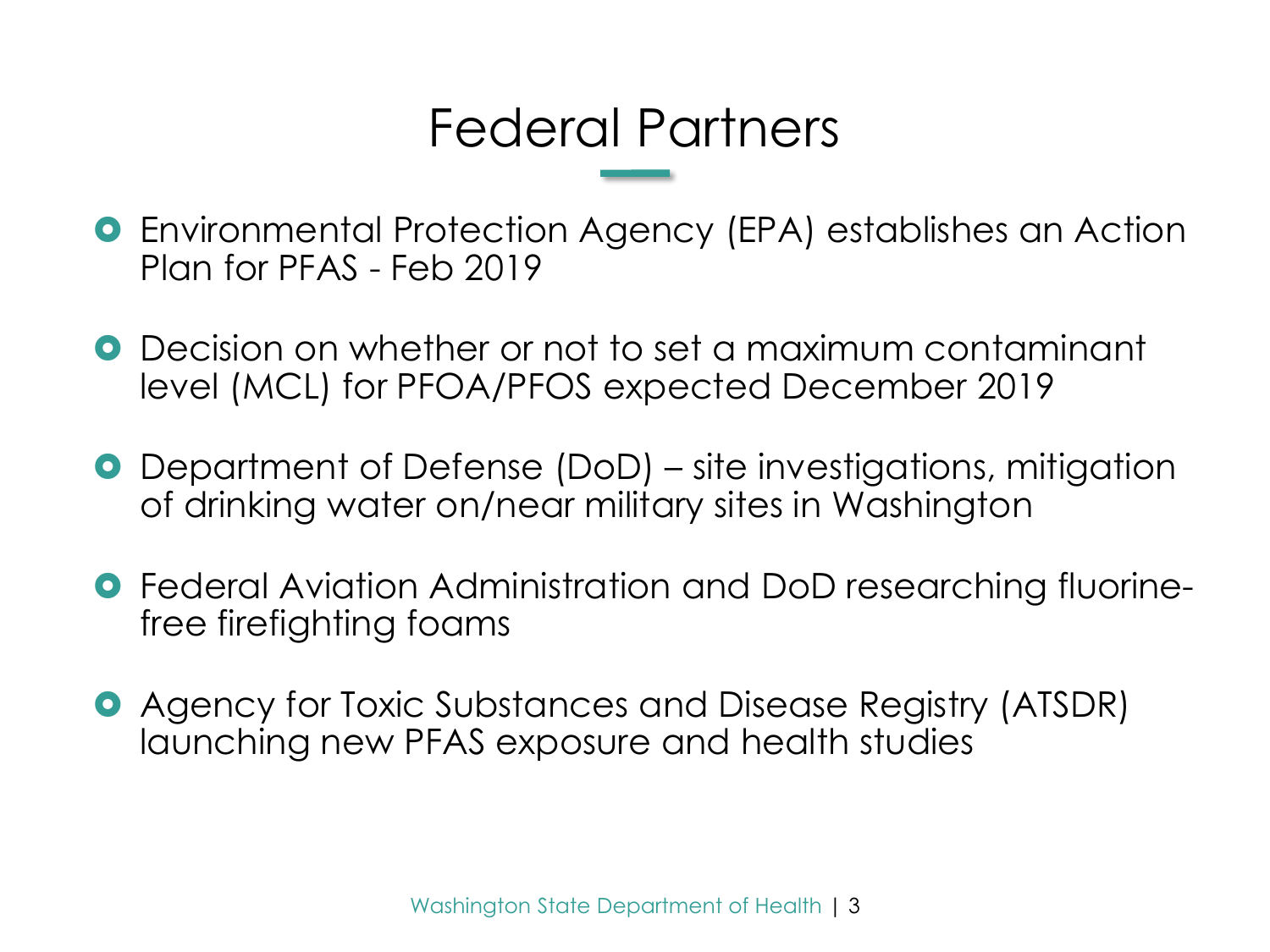# DOH and State Partners

**O** Draft Chemical Action Plan - recommendations released for stakeholder review

**O** Ecology implementing 3 WA laws to reduce PFAS contamination of food and water

o PFAS in food paper (2018)

- o PFAS in firefighting foams (2018)
- o PFAS in priority products Safer Products for Washington (2019)
- **O** Developed recommendation for regulatory framework for SALs
- **O** Developed recommendation for SALs for five PFAS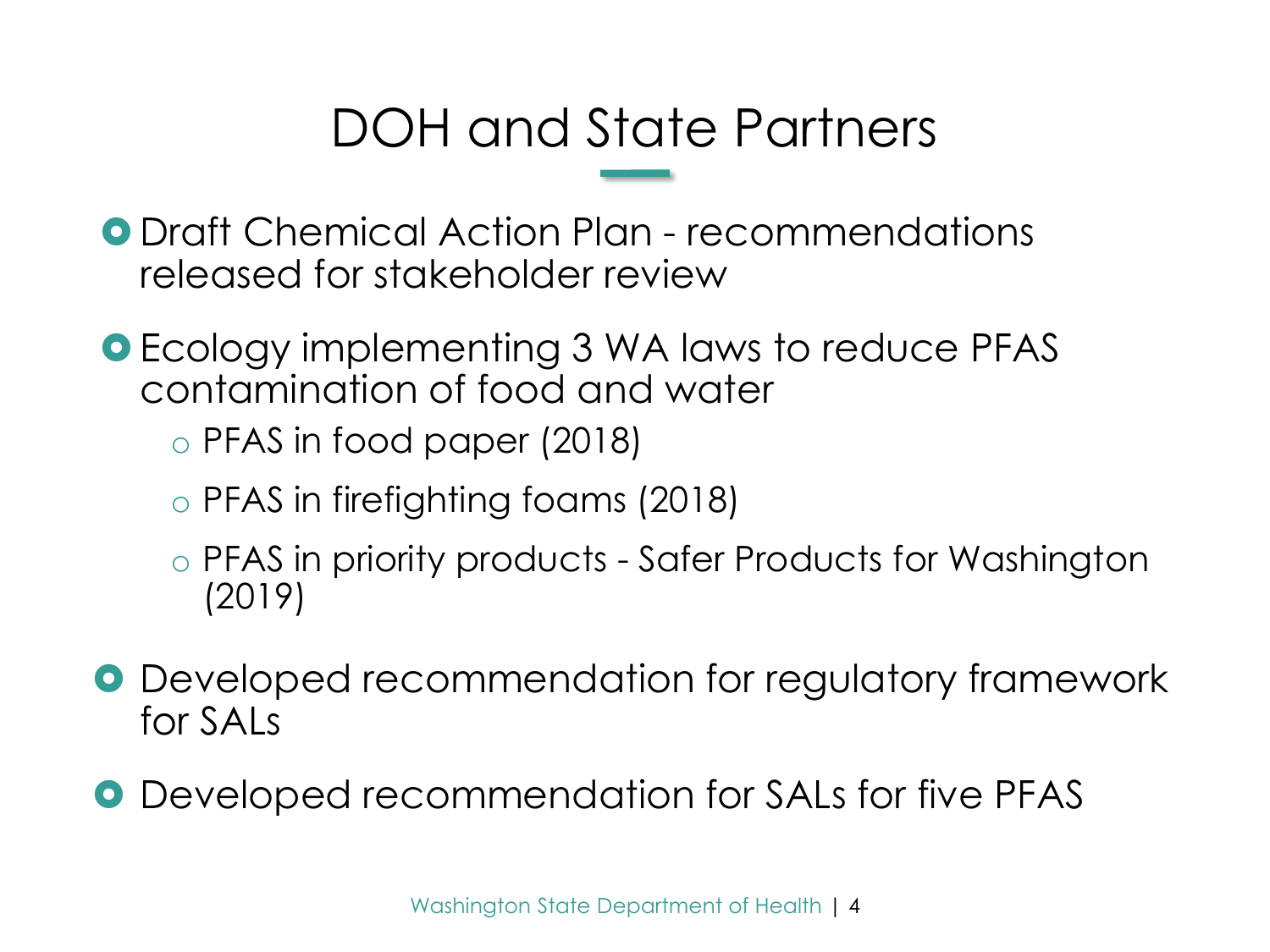# Issues for Stakeholder Comment

- Answer key questions on state regulated contaminants o Criteria for pursuing a SAL
	- o Sampling requirements for each SAL
	- o Utility responsibilities when sampling results > SAL
	- o Frequency at which to review/update existing SALs
- **Adopt existing SALs previously established by the** department but not incorporated into rule
- **•** Explore new regulatory approach for highly bioaccumulative contaminants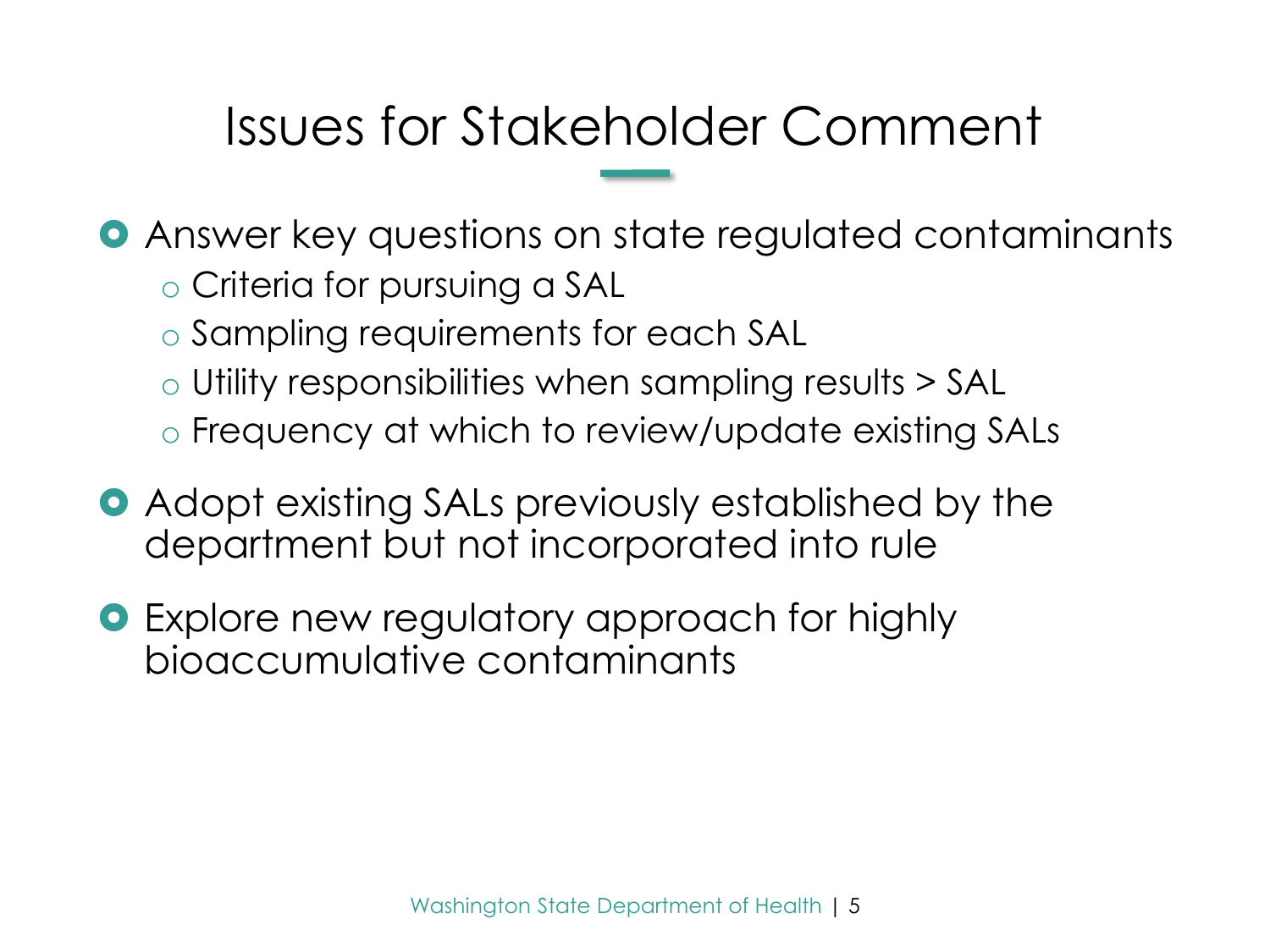# DOH Approach to setting PFAS SALs

- **O** Use best available science
- Build on existing scientific assessments (high quality, comprehensive, recent)
- Establish health protective values for Group A public water systems
- Use SALs on 5 common PFAS as indicators to identify and address PFAS contamination in drinking water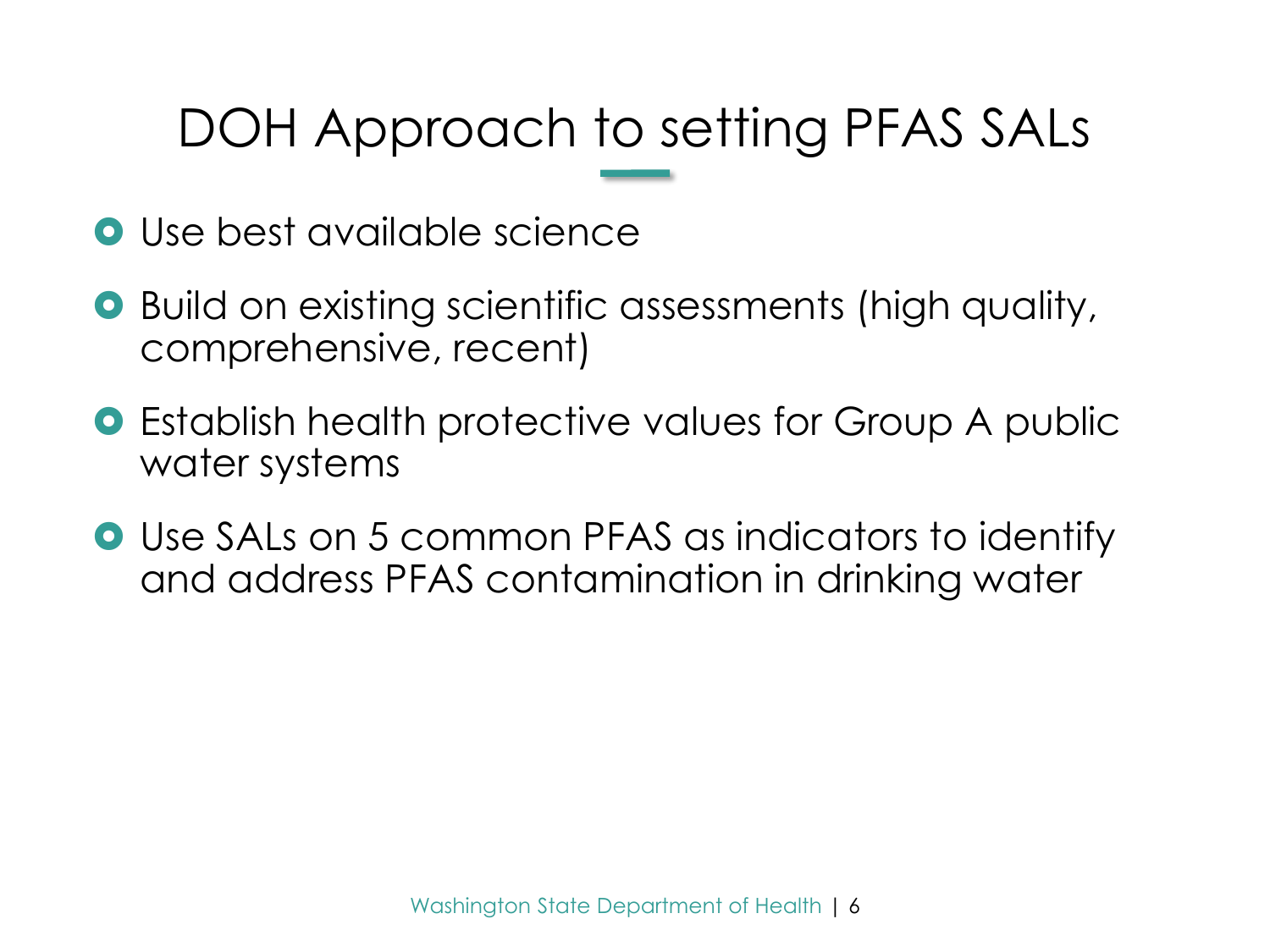# Proposed SALs for 5 PFAS in drinking water:

| <b>Individual</b><br><b>PFAS</b> | <b>Action level in</b><br>drinking water |
|----------------------------------|------------------------------------------|
| <b>PFOA</b>                      | 10 ppt                                   |
| <b>PFOS</b>                      | 15 ppt                                   |
| <b>PFNA</b>                      | 14 ppt                                   |
| <b>PFHxS</b>                     | 70 ppt                                   |
| <b>PFBS</b>                      | 1,300 ppt                                |

Washington State Department of Health | 7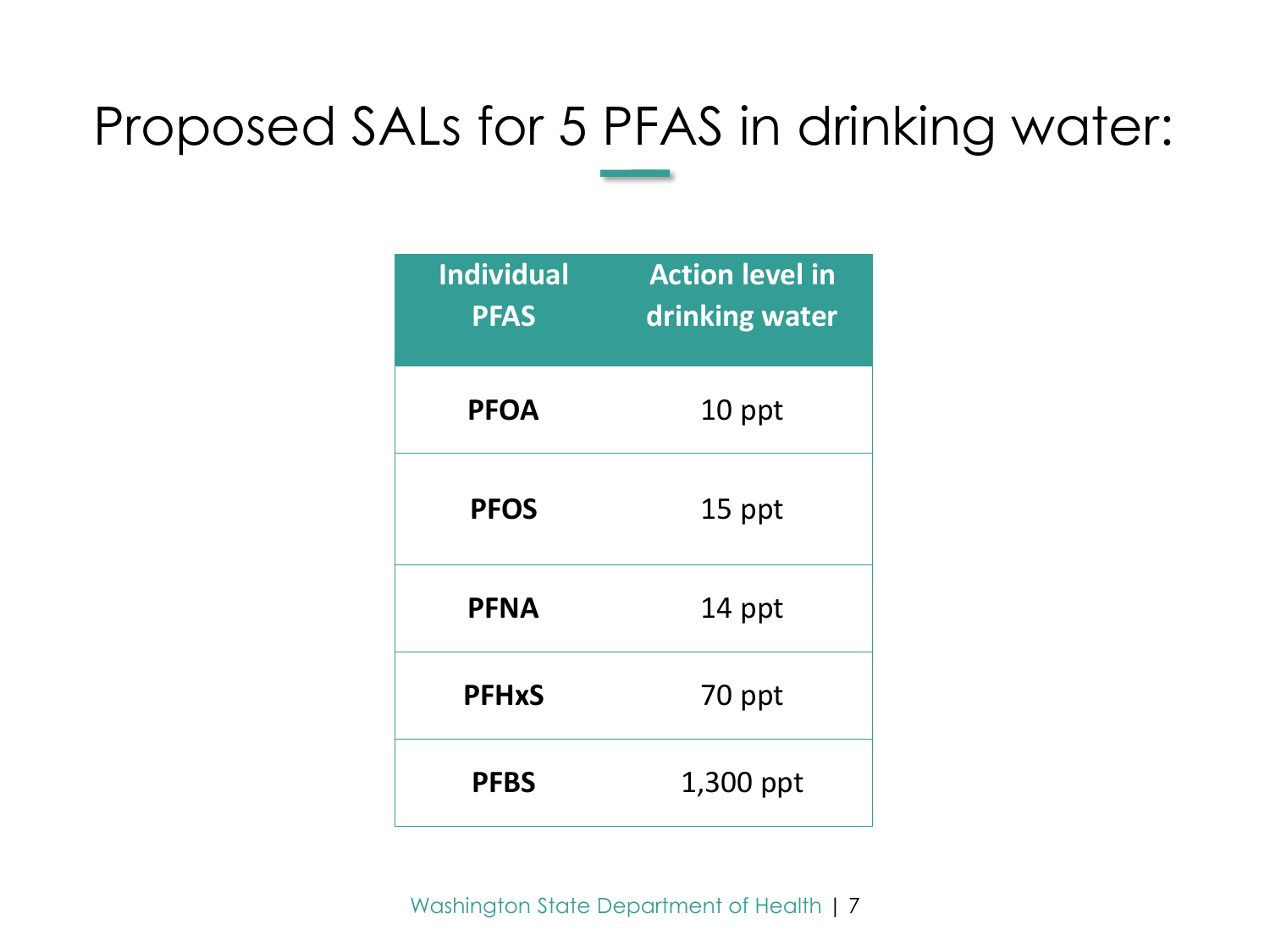# Comparison with EPA, other states



Washington State Department of Health | 8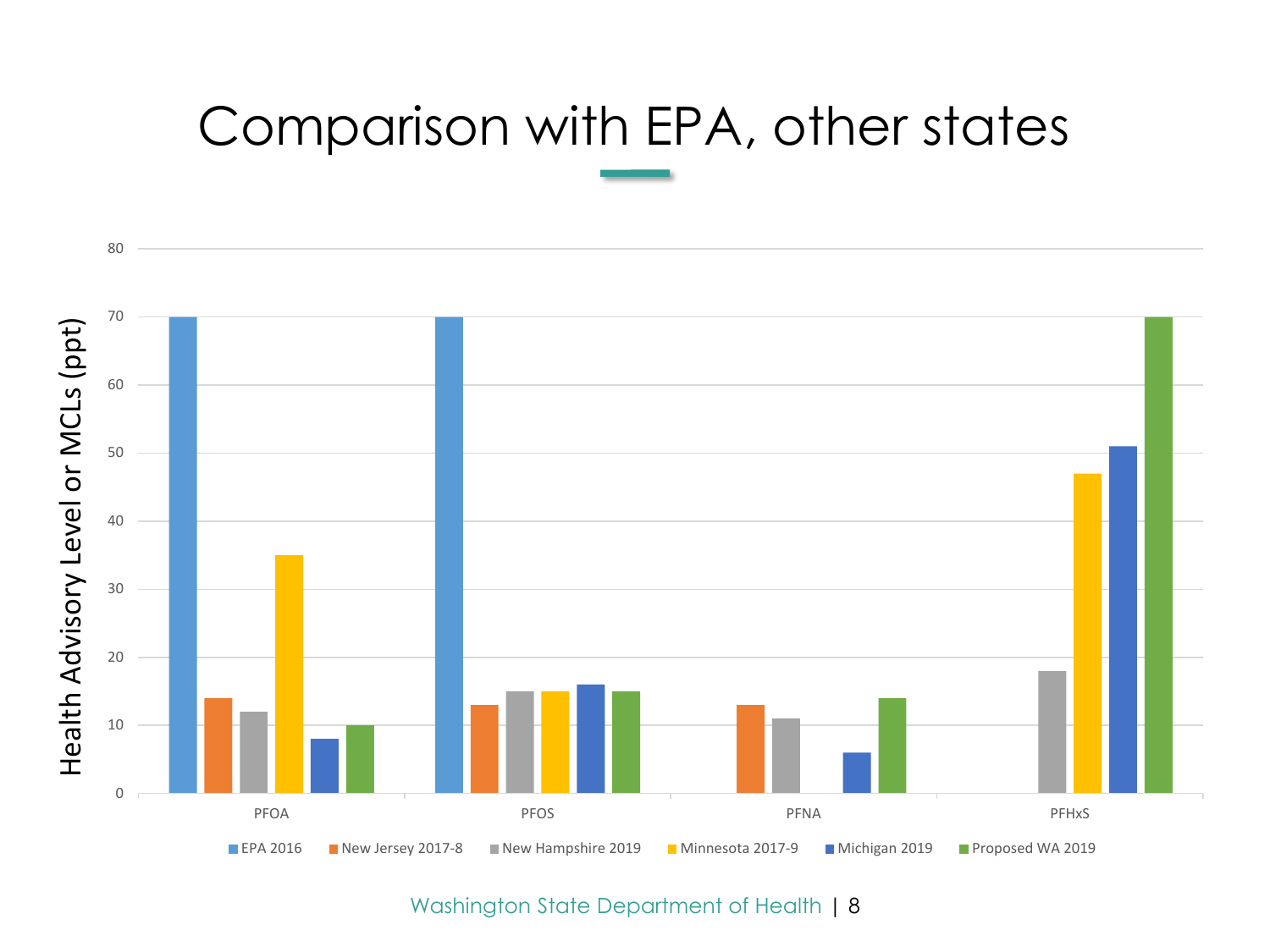# Calculating a health protective SAL for drinking water

#### **Acceptable daily oral intake**

**x** Water intake **x** 

#### Proportion allowable from water

 $=$  SAL (or MCLG)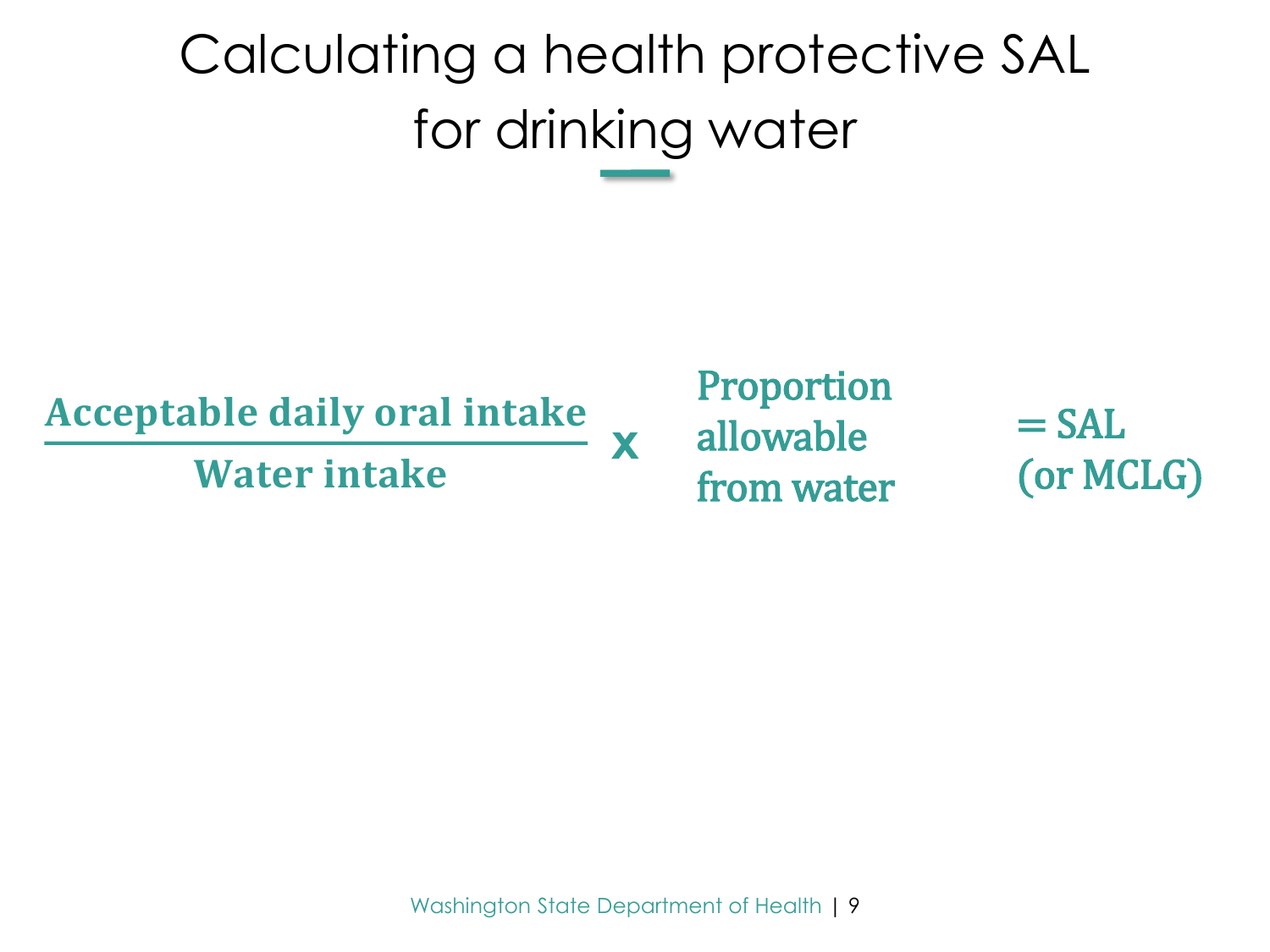# **Health protective**

- Derived from toxicity testing in laboratory animals. Non-cancer effects.
- Human health research used to support.
- Most sensitive subgroup: fetus/child.

**oral daily intake PFOS = 3.1 ng/kg/day** (MDH RfD 2019)

> **PFOA = 3 ng/kg/day** (ATSDR MRL 2018)

> **PFNA = 3 ng/kg/day**  (ATSDR MRL 2018)

**PFHxS = 9.7 ng/kg/day**  (MDH RfD 2019)

### **PFBS = 300 ng/kg/day**  (EPA RfD 2018/MDH)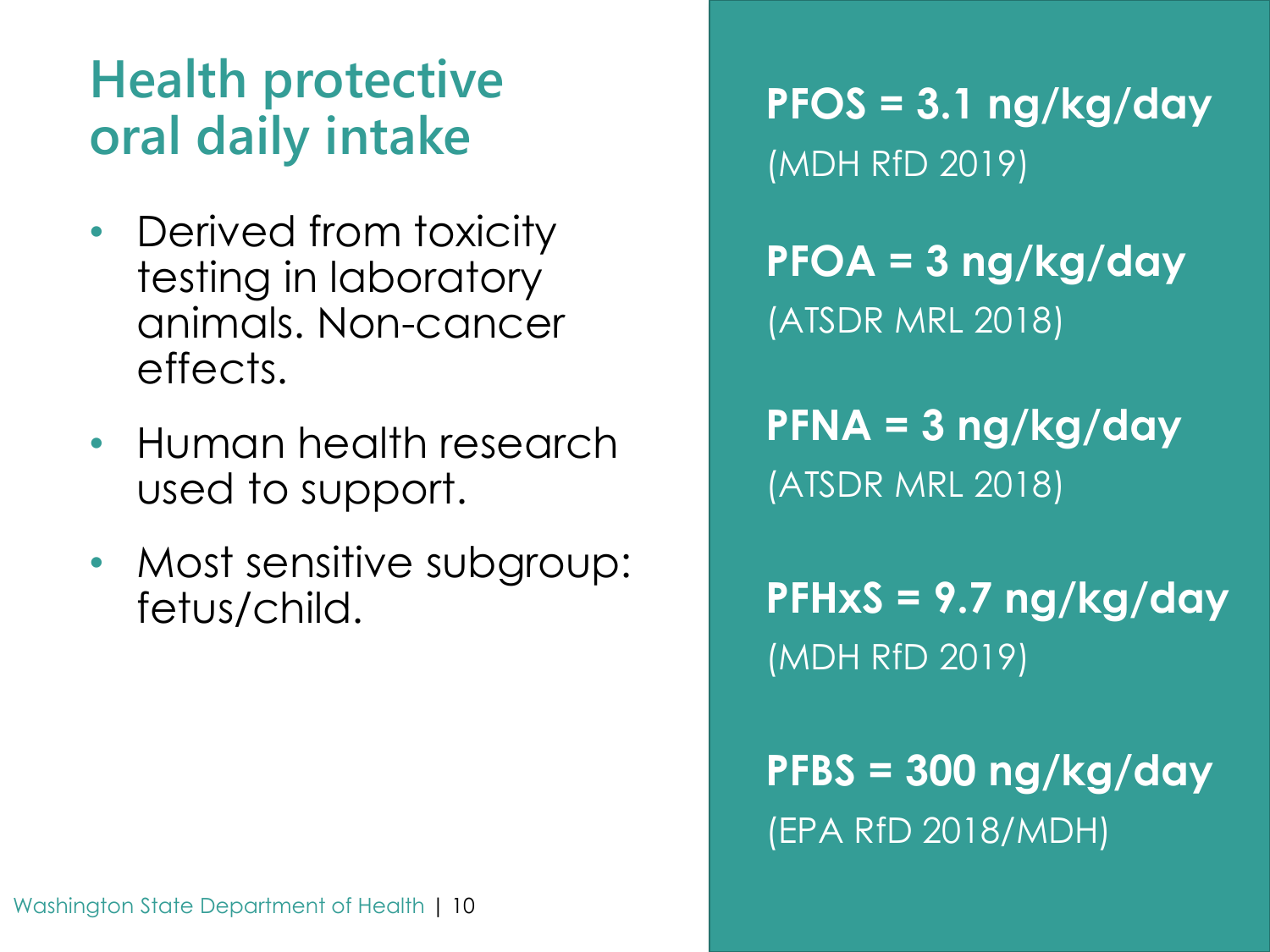# Daily Drinking Water Ingestion Rate

- Even low levels in daily drinking water significantly increase human serum levels
- **•** Used modelling to estimate predicted PFAS serum levels across life-stages for a given concentration in drinking water.
	- o Minnesota Department of Health life stage exposure model (with modifications)
	- o High end, age-specific drinking water intake rates
	- o Breastfed infant had highest serum level in the model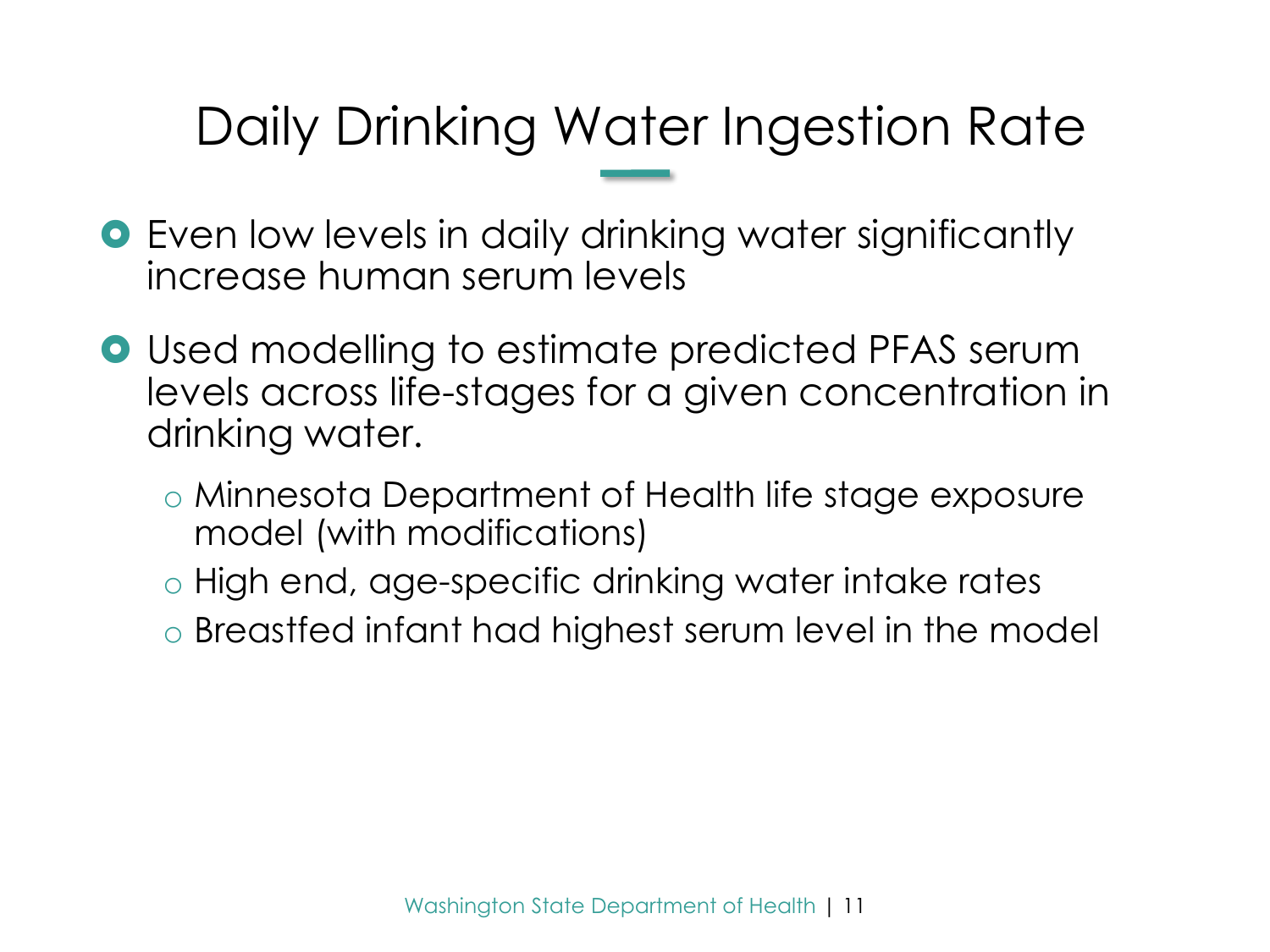# Drinking water's allowable contribution or Relative Source Contribution (RSC)

- **Need to account for other sources of PFAS exposure** besides drinking water (diet, environment)
- **Used the EPA Exposure Decision Tree developed for** water quality standards to derive RSCs
- **O** Result: Drinking water can contribute 20-50% of the health protective value (RfD, MRL)
	- $\circ$  RSC = 50% PFOA, PFNA, PFHxS
	- $\circ$  RSC = 50% (infants), 20% (adults) PFOS
	- $\circ$  RSC = 20% PFBS (default),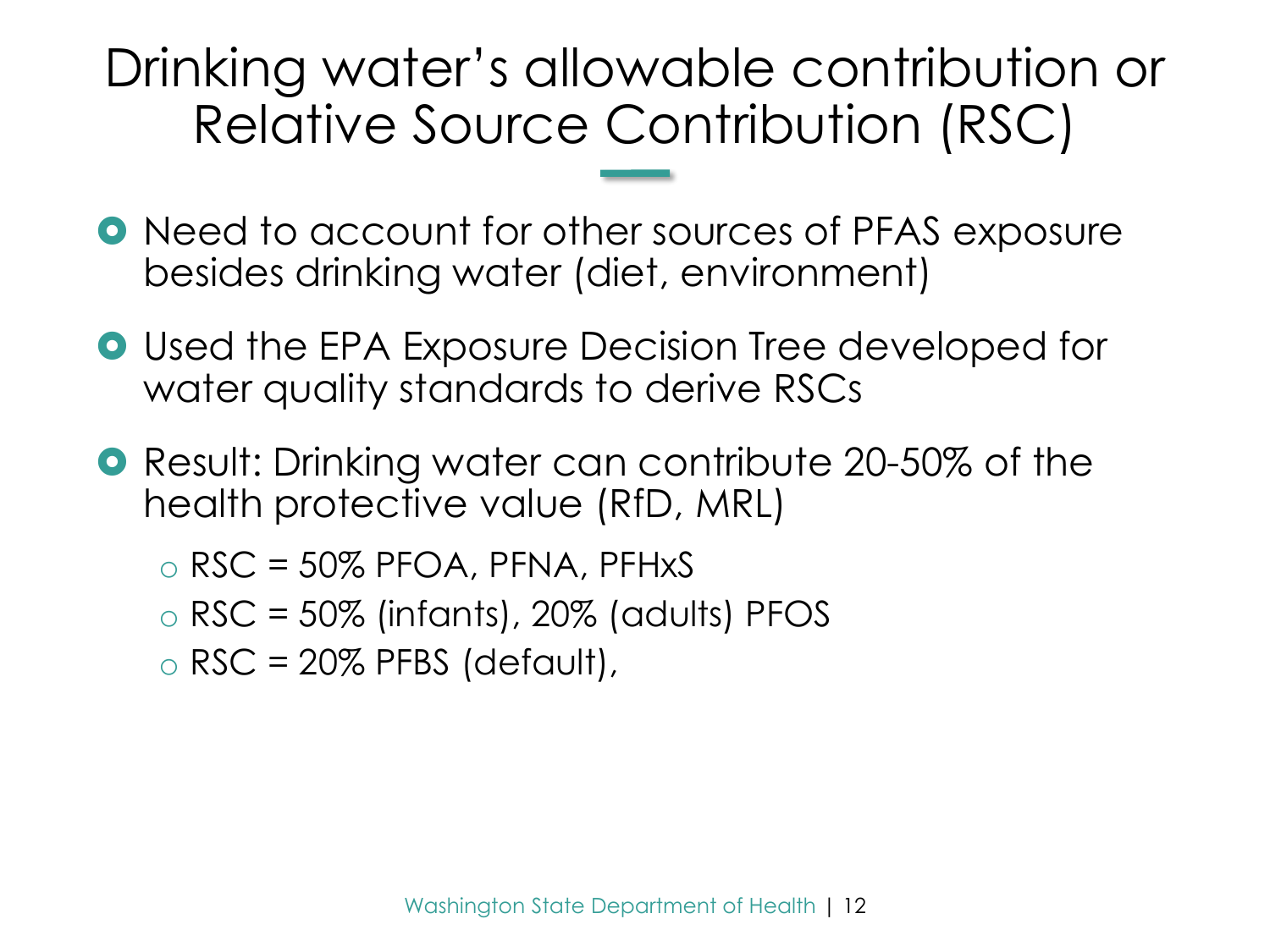# Recommended SALs

| <b>PFAS</b>  | <b>RfD/MRL</b> | <b>Ingestion rate</b>               | <b>RSC</b>                 | <b>SAL in</b><br>drinking<br>water |
|--------------|----------------|-------------------------------------|----------------------------|------------------------------------|
| <b>PFOA</b>  | $3$ ng/kg-d    | <b>MDH</b> model                    | 50%                        | 10 ppt                             |
| <b>PFOS</b>  | 3.1 $ng/kg-d$  | <b>MDH</b> model                    | 20% Adults 50%<br>Children | 15 ppt                             |
| <b>PFNA</b>  | 3 ng/kg-d      | MDH Model w/<br><b>MDHHS inputs</b> | 50%                        | 14 ppt                             |
| <b>PFHxS</b> | $9.7$ ng/kg-d  | <b>MDH Model</b>                    | 50%                        | 70 ppt                             |
| <b>PFBS</b>  | 300 $ng/kg-d$  | $0.047$ L/kg-d                      | 20%                        | 1,300 ppt                          |

Washington State Department of Health | 13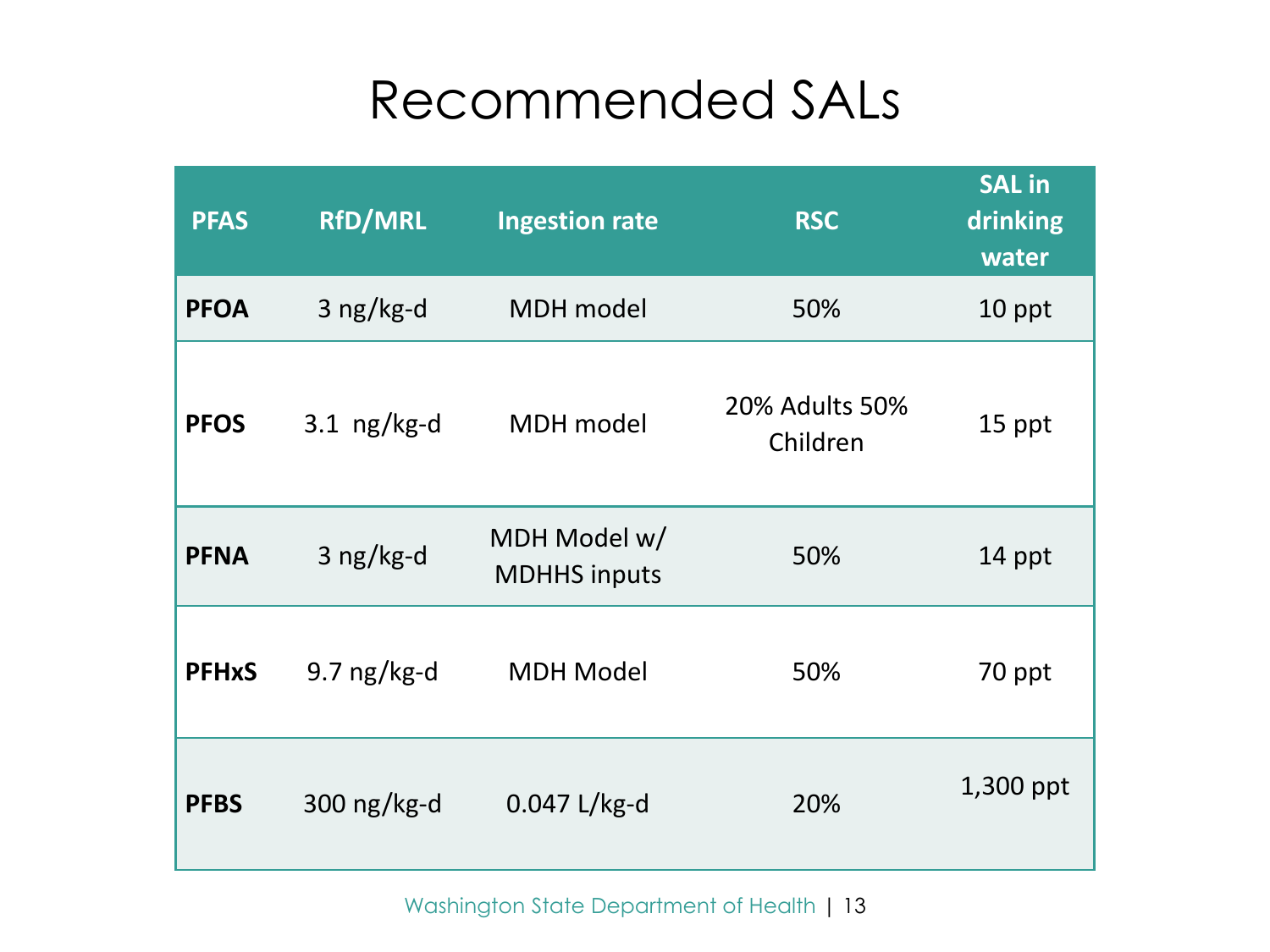# Requirements – Initial & Ongoing Monitoring

- **•** PFAS monitoring for all community and nontransient noncommunity water systems
	- o Phase in monitoring over a 3-year period based on risk o Monitoring only at-risk transient noncommunity systems
- Will develop a waiver model based on risk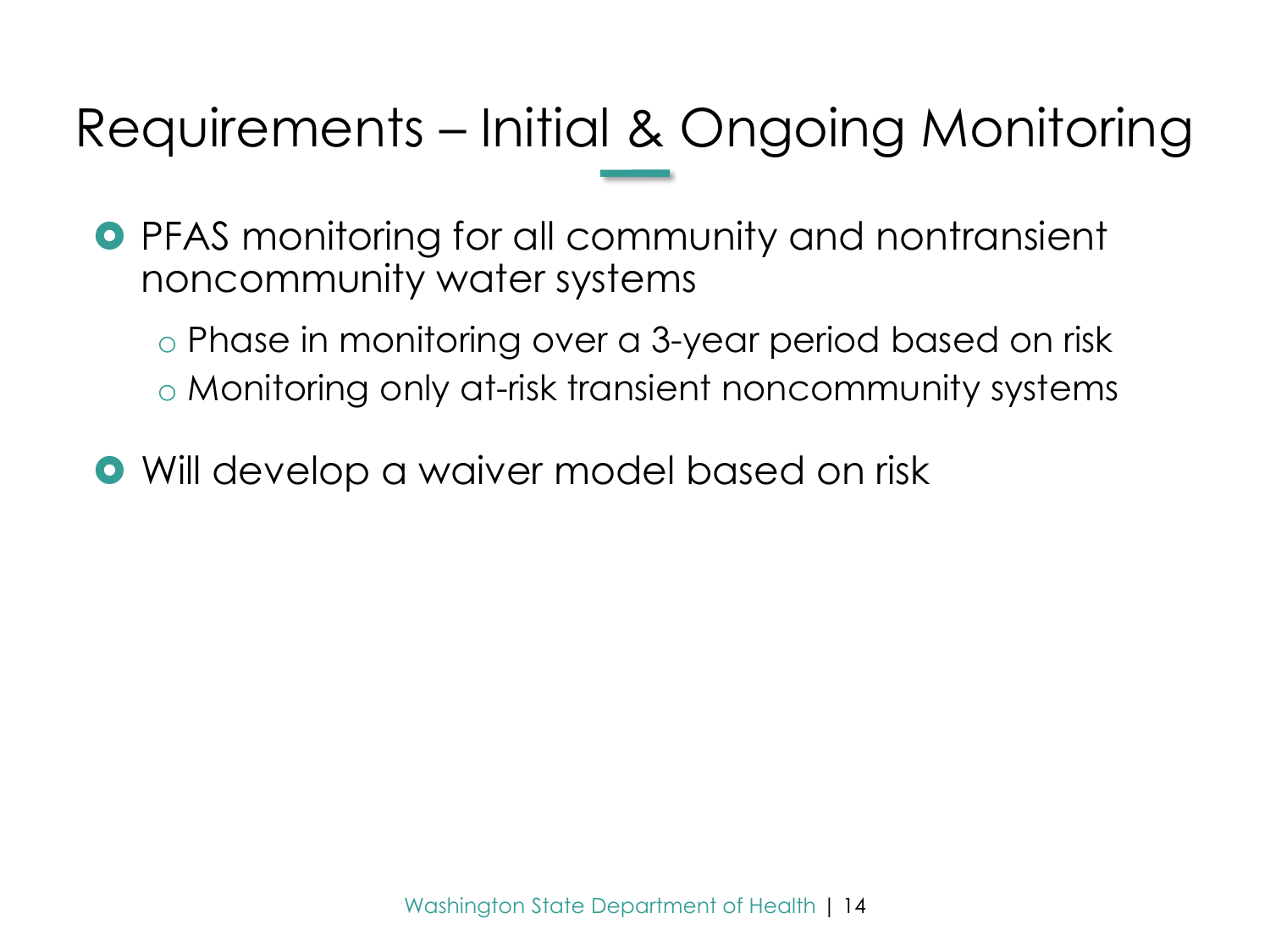# Requirements – Follow-up Actions

- **O** Increased quarterly monitoring based on contaminant concentration
- **O** Ongoing monitoring for systems with no waiver or based on risk and concentration
- **O** Requirement for water systems to notify DOH and customers when a SAL is exceeded
- **•** Requirement to investigate the cause of contamination
- **•** Take actions as directed by DOH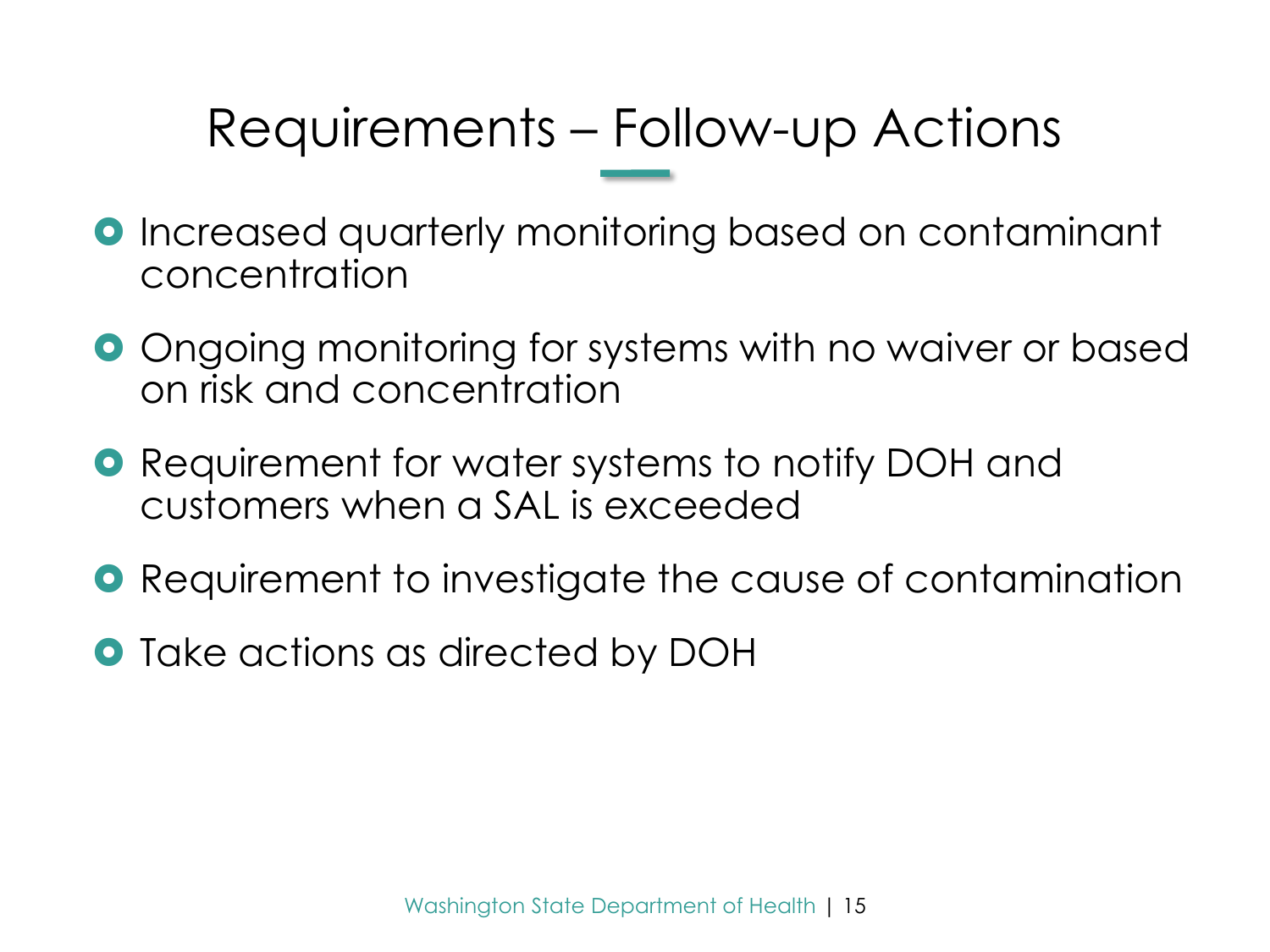# Requirements – Public Notice

- **O** SAL exceedances
	- o Uses the federal Tier 2 framework (within 30 days)
	- o For PFAS exceedances (Bioaccumulative)
		- As soon as possible
		- Ongoing notice quarterly
- **•** For community water systems, notice of any detections in its annual Consumer Confidence Report to customers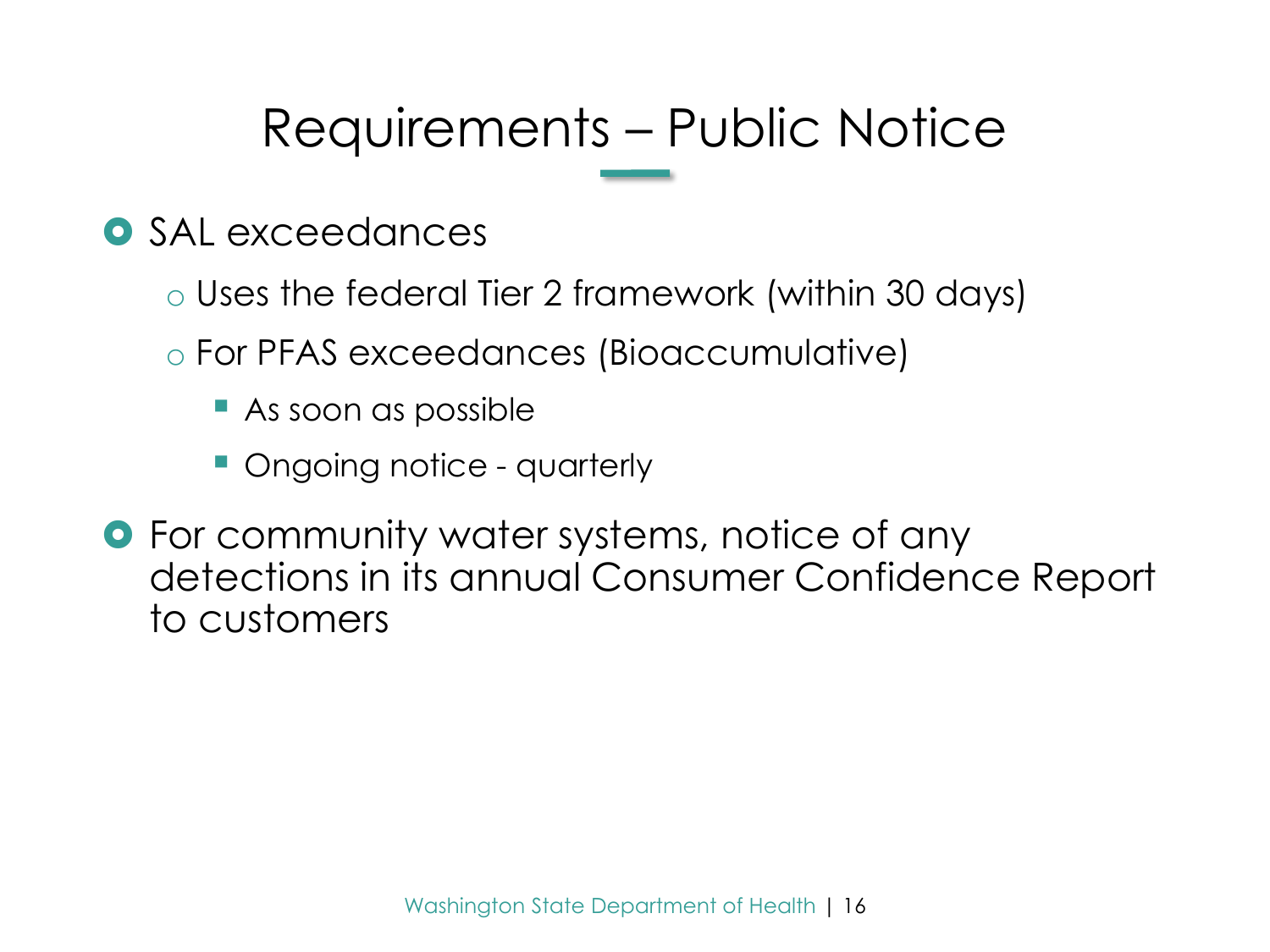# Setting Future SALs

**O** Increasing Clarity and Transparency

o Draft criteria for pursuing a SAL

- o Identify how SAL candidates are selected
- o Describe criteria used in establishing a SAL
- o Specify sampling requirements for each SAL
- o Specify utility responsibilities when sampling results > SAL
- o Specify frequency to review/update existing SALs
- Adopts existing SALs previously established by the department but not incorporated into rule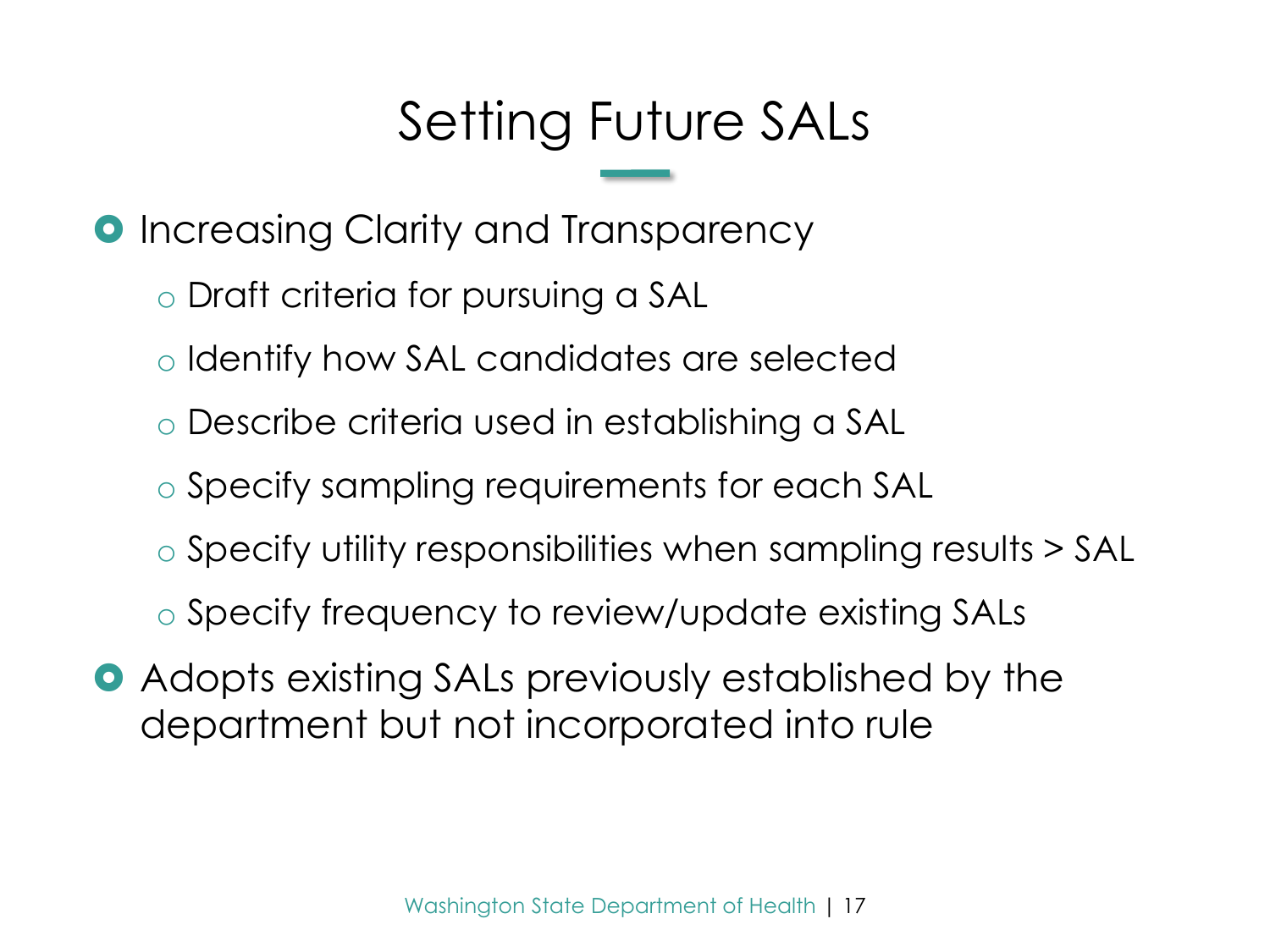# Lab Rule – Update to incorporate PFAS changes

- **DOH recommends the Board consider filing a CR-101** to make amendments to the Lab Rule
- **O** Include a new PFAS Template (adopt by reference into guidance)
- Add requirement to notify DOH and water systems when PFAS results exceed SALs
- **Add State Detection Reporting Limits for PFAS** identified in the test panel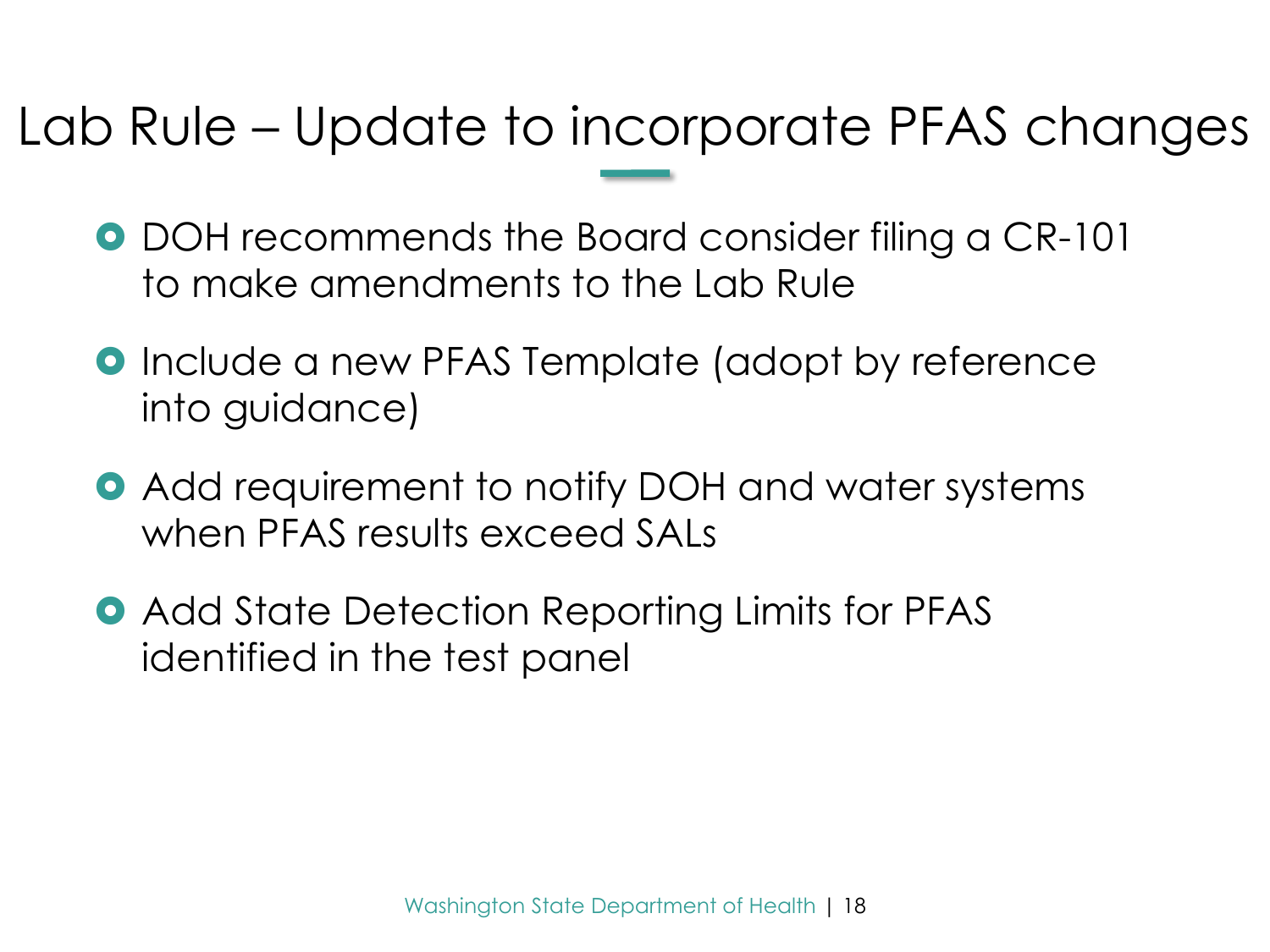# Lab Rule – Update to make technical corrections

- Clarify requirement for after hours (5pm) notification
- **O** Remove obsolete "effective" dates
- **Reduce reporting of chronic contaminants from 45 to** 30 days
- **O** Remove fluoranthene and lower chloride and sulfate state detection reporting limits
- Adjust arsenic significant figures to align with federal rule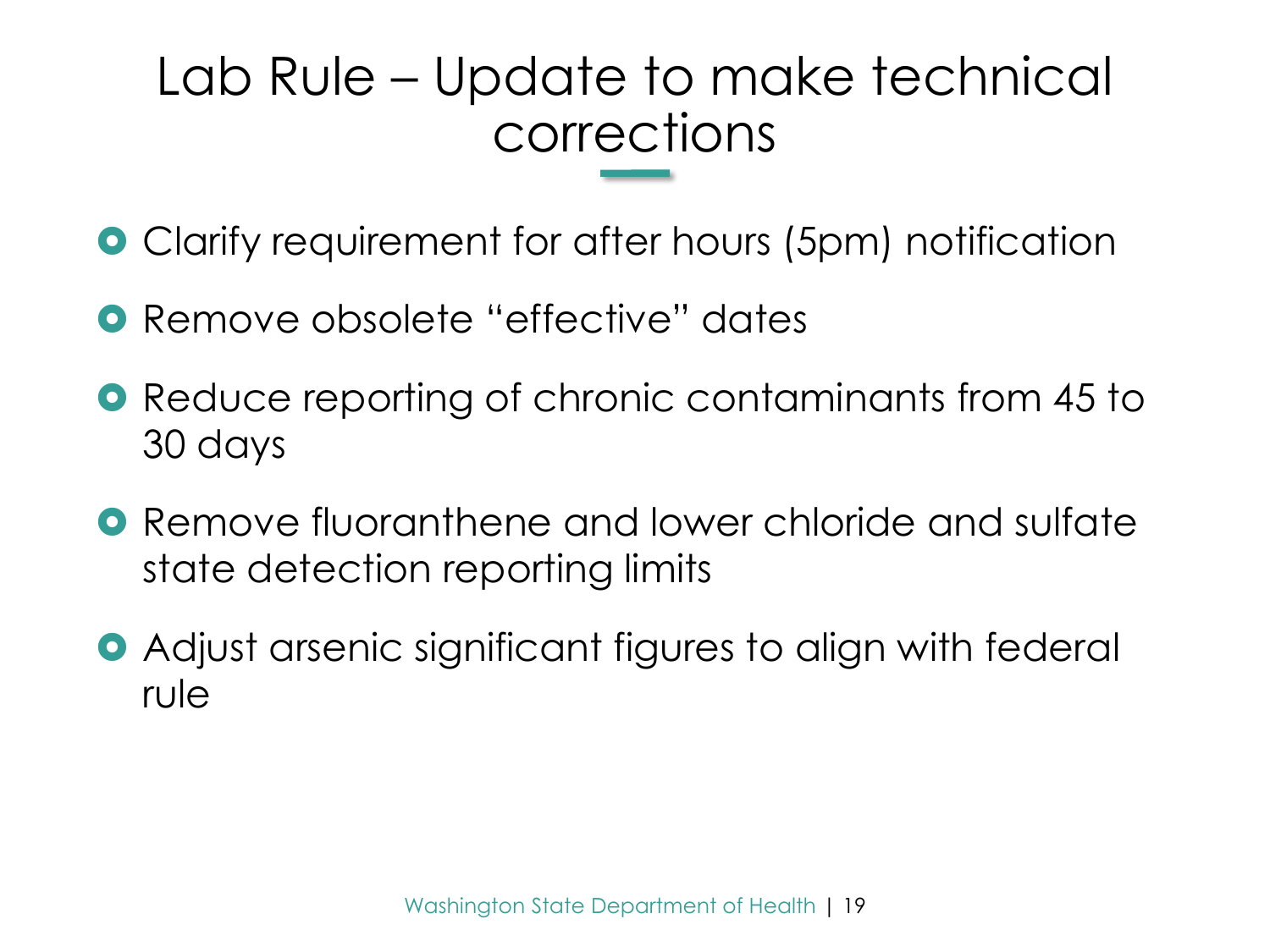# Next Steps

**•** Holding workshops on draft rule language in areas with known contamination

- $\circ$  Tacoma December 2<sup>nd</sup>
- o Mt. Vernon December 3rd

 $\circ$  Spokane – December 4<sup>th</sup>

- **O** Evaluate comments and make necessary rule changes
- Finalize significant analysis & small business economic impact analysis
- Board briefing April 2020
- File CR-102 Proposed Rule May 2020
- **•** Public Hearing June 2020

Washington State Department of Health | 20